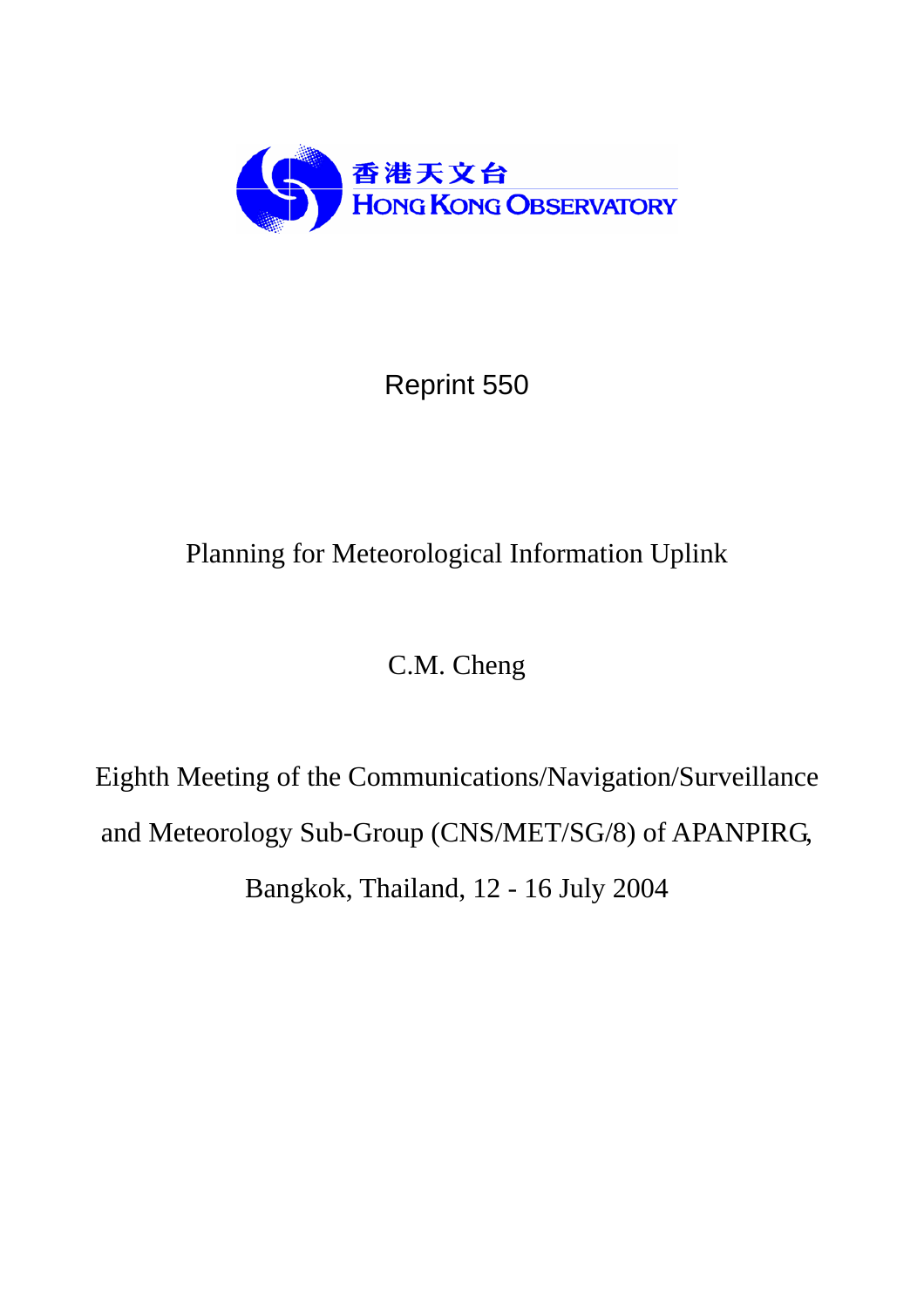

*International Civil Aviation Organization*

**Eighth Meeting of the Communications/Navigation/Surveillance and Meteorology Sub-Group (CNS/MET/SG/8) of APANPIRG** 

Bangkok, Thailand, 12 – 16 July 2004

## **Agenda Item 13: MET Component of the CNS/ATM Systems**

## **PLANNING FOR METEOROLOGICAL INFORMATION UPLINK**

(Presented by Hong Kong, China)

## **SUMMARY**

This paper presents some considerations in planning for uplinking meteorological information in Hong Kong, China.

## **1. BACKGROUND**

1.1 Hong Kong, China began uplinking meteorological information to aircraft within the Hong Kong Flight Information Region (FIR)/Area of Responsibility (AOR) in 2001 via the data link VOLMET (D-VOLMET) and the data link ATIS (D-ATIS) services (see AN-Conf/11-WP/162 and CNS/MET-SG/7 IP/4). To facilitate planning for future meteorological information uplink, Hong Kong, China conducted a survey to find out pilots' requirement in early 2004. Based on the survey results, a plan on meteorological information uplink was developed (see CNS/MET-SG/8 IP/04). In developing this plan, several factors are involved. They are described below.

## **2. CONSIDERATIONS REGARDING UPLINKING OF METEOROLOGICAL INFORMATION**

## 2.1 **Availability of products:**

According to the survey, the most-needed meteorological products for uplink include windshear and turbulence alert, radar image, satellite image, runway weather observations, TAF/landing forecast, METAR/TAF, etc. A majority of these products are already available. Some products, such as graphical SIGMET on tropical cyclone and volcanic ash are not yet available and have to be developed. Arrangements for uplinking the available meteorological information can be made first, while uplinking of others can be arranged when such products are developed.

## 2.2 **Product update frequency:**

Depending on the bandwidth of the data link, meteorological information, when available, may be updated frequently to the cockpit. Pilots offered two opinions. Firstly, there should be a facility in the cockpit for pilots to elect to receive meteorological information only on request, so as not to overload the data link due to repeated uplinking of unnecessary meteorological products. Secondly, windshear and turbulence alerts, being essential information for aircraft on approach and departure, should be made available as soon as